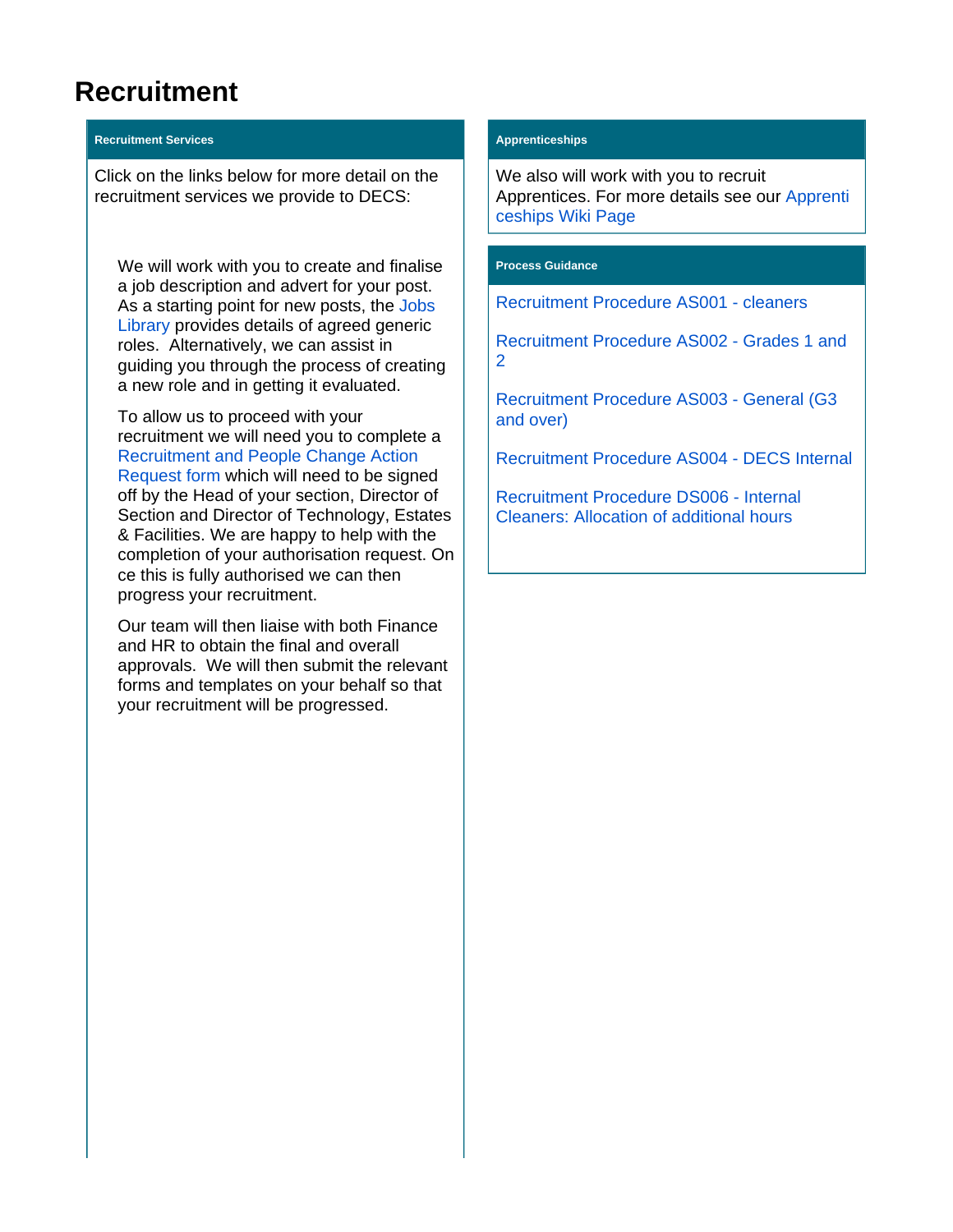The DTEF Services team will arrange the shortlisting meeting for you, booking a room or arranging a video link where necessary. Once your job advert closes we will via email, provide all of the information and documents that you will need to carry out the shortlisting. Our information pack to you will include:

- A shortlisting form, populated with all of the essential criteria for the role and the names of the applicants. This will allow you to document the shortlisting process appropriately.
- A copy of the application forms of all of the applicants.
- A copy of the Job Description.
- An interview form. You will need to fill this in providing details of what format and length you wish the interviews to be.

Upon completion of shortlisting, you should return the completed shortlisting and interview forms to the DTEF Services team.

Our team will provide a comprehensive service to guide you through the interview process.

We will coordinate the interview panel, book relevant rooms and provide all of your interview paperwork. You will need to ensure that interview questions are provided to us in advance of the interviews.

Further detail of our role can be found in [Re](https://wiki.york.ac.uk/download/attachments/179344474/Recruitment%20Procedure%20AS003%20%20v3-%20General%20%28over%20G1%262%29.docx?version=1&modificationDate=1591700036000&api=v2) [cruitment Procedure AS003 - General \(G3](https://wiki.york.ac.uk/download/attachments/179344474/Recruitment%20Procedure%20AS003%20%20v3-%20General%20%28over%20G1%262%29.docx?version=1&modificationDate=1591700036000&api=v2)  [and over\)](https://wiki.york.ac.uk/download/attachments/179344474/Recruitment%20Procedure%20AS003%20%20v3-%20General%20%28over%20G1%262%29.docx?version=1&modificationDate=1591700036000&api=v2)

Once the official offer of appointment has been accepted by your candidate, our team will send you an onboarding e-mail prior to your new starter commencing work. This will contain a copy of the offer letter, details of induction, their IT user ID and set up instructions along with other information which you may need to get them started.